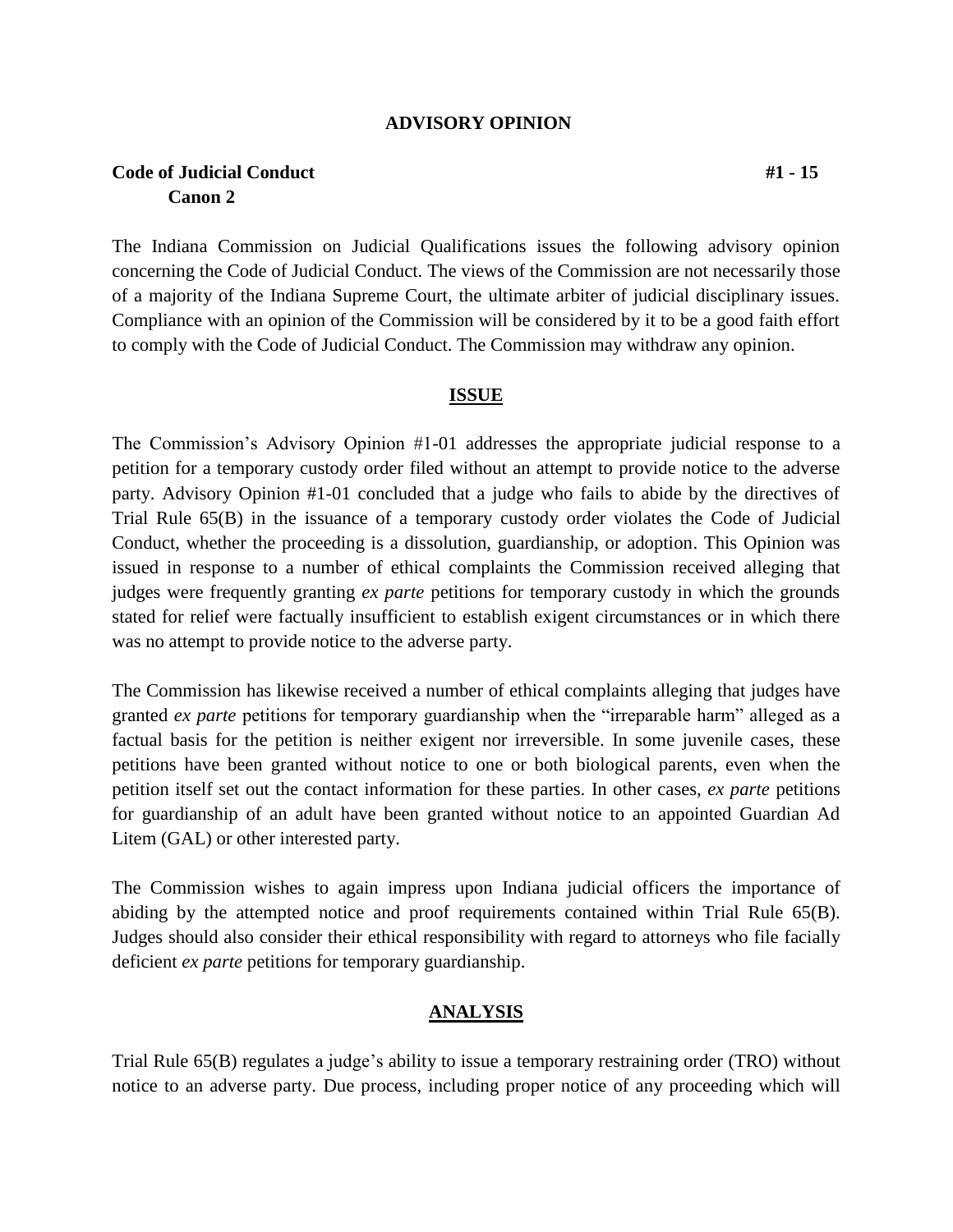affect a party's fundamental rights, is an essential constitutional liberty – and so very stringent requirements must be fulfilled before a TRO can be granted without notice. Specifically, Trial Rule 65(B) states:

A temporary restraining order may be granted without written or oral notice to the adverse party or his attorney only if:

- (1) It clearly appears from specific facts shown by affidavit or by the verified complaint that immediate and irreparable injury, loss, or damage will result to the applicant before the adverse party or his attorney can be heard in opposition; **and**
- (2) The applicant's attorney certifies to the court in writing the efforts, if any, which have been made to give notice and the reasons supporting his claim that notice should not be required.

The Indiana Code contains several sections addressing the procedures for appointing a temporary guardian for an incapacitated person or minor. But these statutes do not displace the Trial Rules' notice obligations. To the contrary, Ind. Code § 29-3-3-4(b) specifically states:

The requirements of this subsection are **in addition to** the petitioner's obligations under Rule 65 of the Indiana Rules of Trial Procedure to make a specific showing of the petitioner's efforts to provide advance notice to all interested persons or the reasons why advance notice cannot or should not be given. (emphasis added)

Even for seeking guardianship over a person who cannot advocate for his or her own interests, the legislature required the petitioner's adherence to the requirements of Trial Rule 65(B).

It is clear from both Trial Rule 65(B) and the Indiana Code sections on guardianship that a TRO may be issued without notice for a temporary guardianship in only the most exigent situations, and only when the potential damage to the applicant is sufficiently grave to justify denying due process rights to the other party(ies) involved.

Advisory Opinion #1-01 discusses some of the situations the Commission did not believe would establish "truly emergency circumstances" with regard to *ex parte* petitions for modifying custody. These examples include violating an existing custody order or the custodial parent moving out of state. Although these situations might provide valid grounds for a custody modification, neither were deemed severe enough to result in immediate harm before a hearing could be held or notice could be provided to all parties.